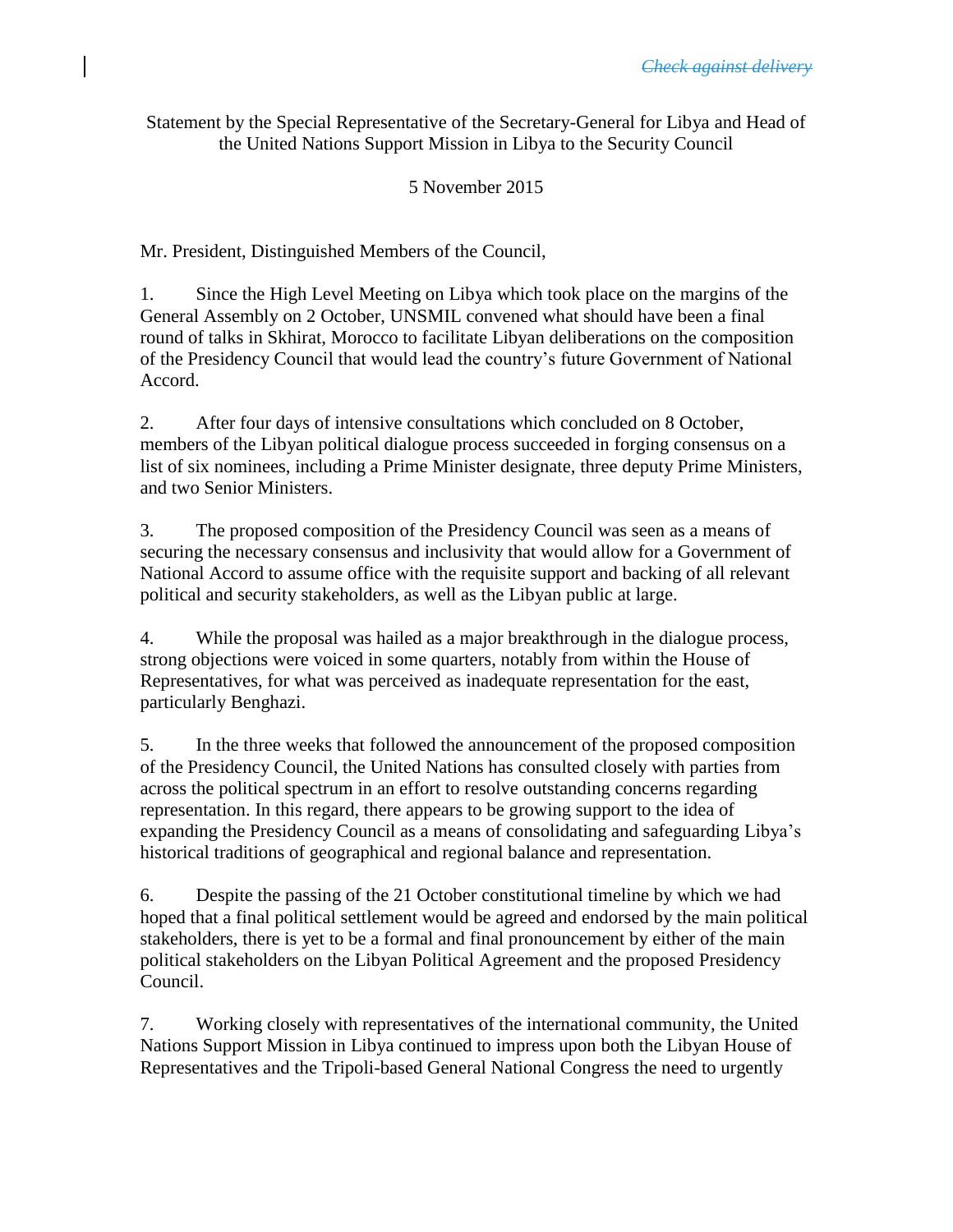convene sessions that would allow for a democratic vote on the Political Agreement and proposals for the Presidency Council.

Mr. President,

8. From the moment of its inception, the United Nations facilitated Libyan political dialogue process has always been predicated on the assumption that it would be inclusive of all parties, and that any solution put forward would have to be viable and comprehensive such that it brings to an end the bitter political institutional divide that has been at the heart of the conflict which has brought much destruction and suffering to Libya and its people.

9. While I have always remained hopeful about the chances of Libya's leaders reaching a peaceful agreement, I have had no illusions about the difficulties and challenges that would likely face the political dialogue process.

10. As I have noted on a number of occasions before this Council, there can be no viable peace in Libya without the constructive engagement and buy-in of all the parties. Forging a meaningful consensus and arriving at a balanced political agreement was likely to be a protracted and difficult process. Success would always be dependent on the parties' collective endorsement of an agreement. Likewise, Libyan ownership of the dialogue process and of its outcomes has been at the heart of the United Nations mediation efforts. This is a principle that is simply non-negotiable.

11. But the magnitude of the dangers facing Libya should also not be underestimated. This is a message that I continue to reiterate to all the parties in Libya, including to the leaderships of both the House of Representatives and the General National Congress. The country's economy and finances are already showing signs of fatigue and rapid decline. The absence of effective authority is manifesting itself in growing insecurity and criminality across many parts of the country.

12. The growing influence of terrorist and other extremist groups is posing a direct threat to the very authority of the Libyan State; the cruelty and barbarity witnessed in areas under their control an omen of what may yet come unless there is united action to contain and eliminate this growing threat.

13. Equally important is the scale of human suffering. The political and military conflict has exacted a heavy toll on the Libyan people. Death and displacement have become an all too common a theme, particularly in Benghazi which has for the longest duration borne the brunt of the conflict in Libya. Massive displacement of population, the destruction of entire civilian neighbourhoods and vital infrastructure, and large-scale human rights abuses which continue to take place on a regular basis have scarred the city beyond the recognition. The cowardly targeting by terrorists of peaceful demonstrators in the city on 23 October is an urgent reminder of the need to expedite efforts towards peace, and that restoring peace and stability to Benghazi will be the first step towards stabilising Libya.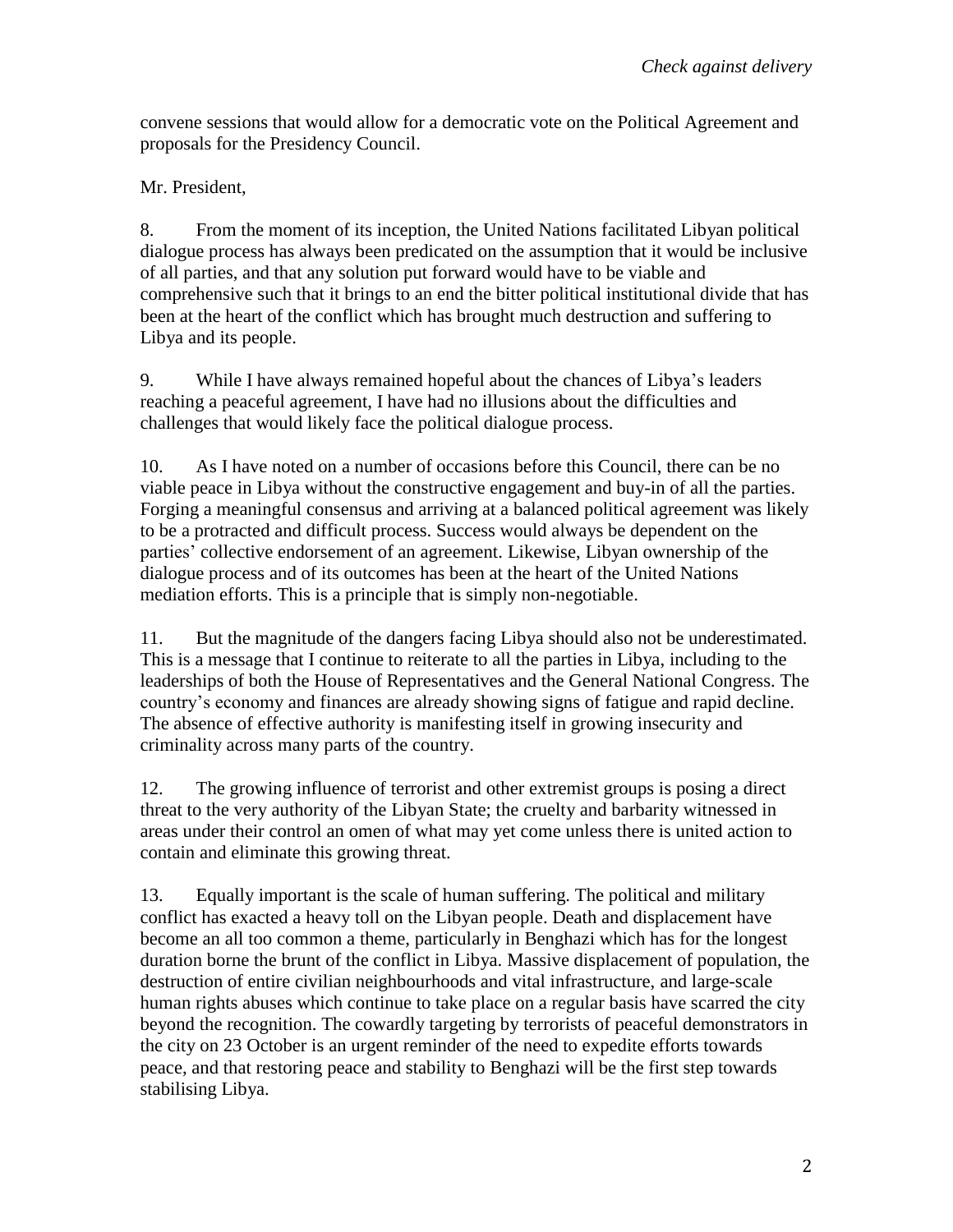14. Illegal migration and human trafficking, the disruption to basic services and shortages in food and medicines have also added another important dimension to the human suffering unfolding in Libya.

## Mr. President,

15. I wish to take this opportunity to remind Libya's leaders, particularly the leaderships of both the House of Representatives and the General National Congress, that they shoulder a political and moral responsibility to draw the Libyan dialogue process to a successful conclusion. There can be no further justification for delaying longer a vote by their respective memberships on the outcome of the dialogue process.

16. In this regard, a majority of members within both the House of Representatives and the General National Congress have signed letters stating clearly their determination to endorse the outcomes of the political dialogue process. The respective leaderships of both houses have an obligation to take note, uphold the democratic principles which they have been entrusted with, and to facilitate a debate and vote on the issue in accordance with existing rules of procedure and without threat or intimidation.

17. In the interest of upholding the democratic process and ensuring institutional unity, I urge the respective leaderships of the House of Representatives and the General National Congress to listen to calls within their respective houses, and those of the Libyan people, and to desist from any further attempts and manoeuvrings to obstruct the democratic process and undermine the achievements of the dialogue process.

18. This same message has also been echoed across Libya's political and civil society spectrum, including by participants from the different tracks of the Libyan political dialogue tracks, as well as by numerous armed groups that have been party to the military conflict over the past year. Amongst all, there is a growing sense of urgency, and an insistence that the country should no longer be held hostage to the narrow interests of a few on either side of the political divide.

## Mr. President,

19. Libya's leaders have a unique opportunity to reach a political settlement that spares their country and people further bloodshed and destruction. The Political Agreement negotiated within the framework of the dialogue process is the result of a yearlong complex process of negotiations and compromises that have sought to create a viable middle ground on which all Libyans can meet.

20. The proposed Agreement was never intended to provide a panacea for all of Libya's problems, but rather to lay out a set of structures and principles that would guide the next phase of Libya's political transition until such time that the constitution making process is completed.